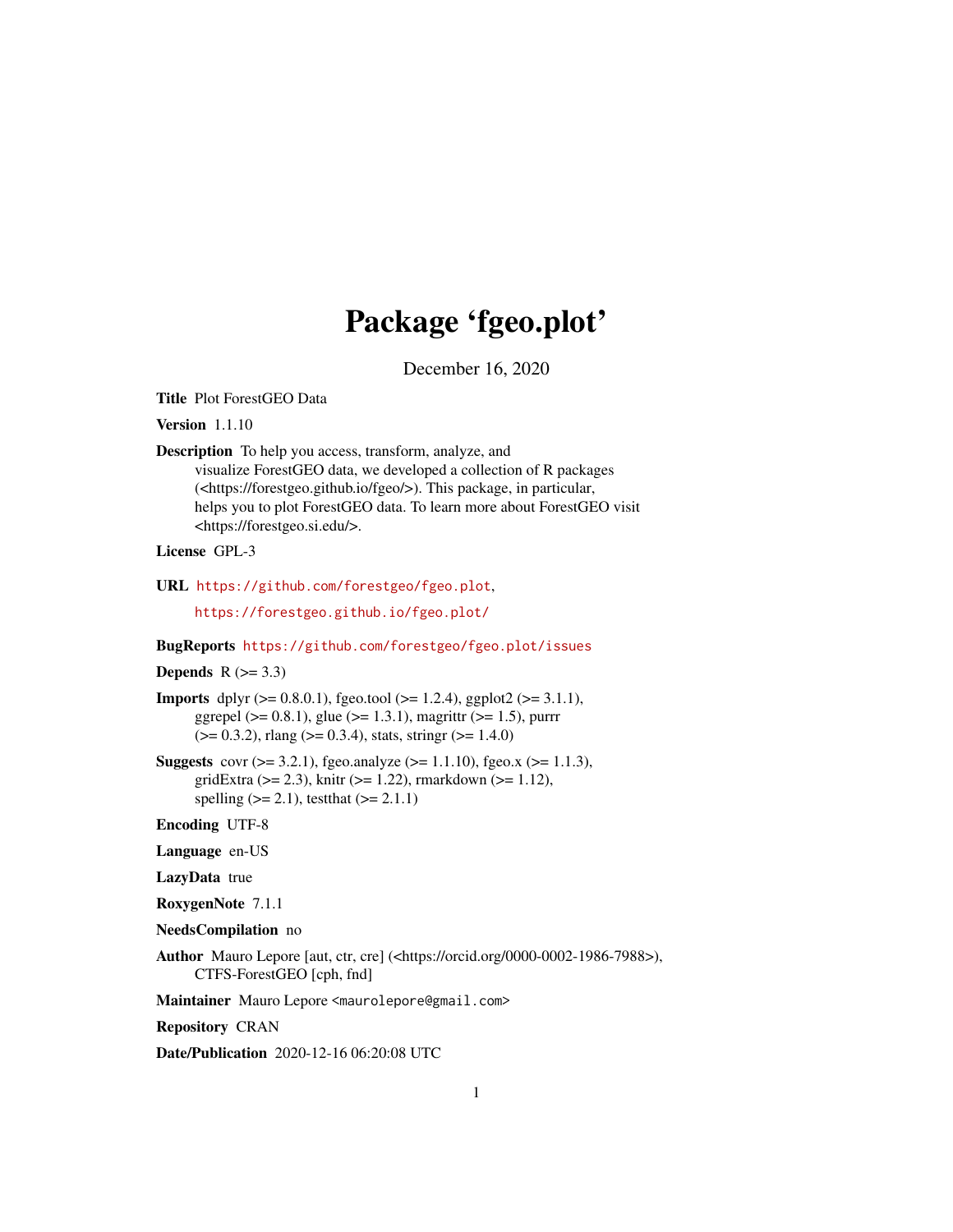# <span id="page-1-0"></span>R topics documented:

| Index | 17 |
|-------|----|
|       |    |
|       |    |
|       |    |
|       |    |
|       |    |
|       |    |
|       |    |
|       |    |

<span id="page-1-1"></span>autoplot.fgeo\_habitat *Plot habitats.*

# Description

Plot habitats.

# Usage

## S3 method for class 'fgeo\_habitat' autoplot(object, ...)

# Arguments

| object   | An object of class "fgeo_habitat" (see fgeo_habitat at https://forestgeo. |
|----------|---------------------------------------------------------------------------|
|          | github.io/fgeo/articles/siteonly/reference.html).                         |
| $\cdots$ | Not used (included for compatibility across methods).                     |

# Value

An object of class "ggplot".

# See Also

Other plot functions: [autoplot.sp\\_elev\(](#page-2-1)), [autoplot\\_by\\_species.sp\\_elev\(](#page-5-1)), [elev\(](#page-8-1)), plot\_dbh\_bubbles\_by\_quadrat [plot\\_tag\\_status\\_by\\_subquadrat\(](#page-10-1)), [sp\\_elev\(](#page-15-1)), [sp\(](#page-14-1))

Other autoplots: [autoplot.sp\\_elev\(](#page-2-1)), [elev\(](#page-8-1)), [sp\\_elev\(](#page-15-1)), [sp\(](#page-14-1))

```
assert_is_installed("fgeo.x")
habitats <- fgeo.x::habitat
autoplot(habitats)
```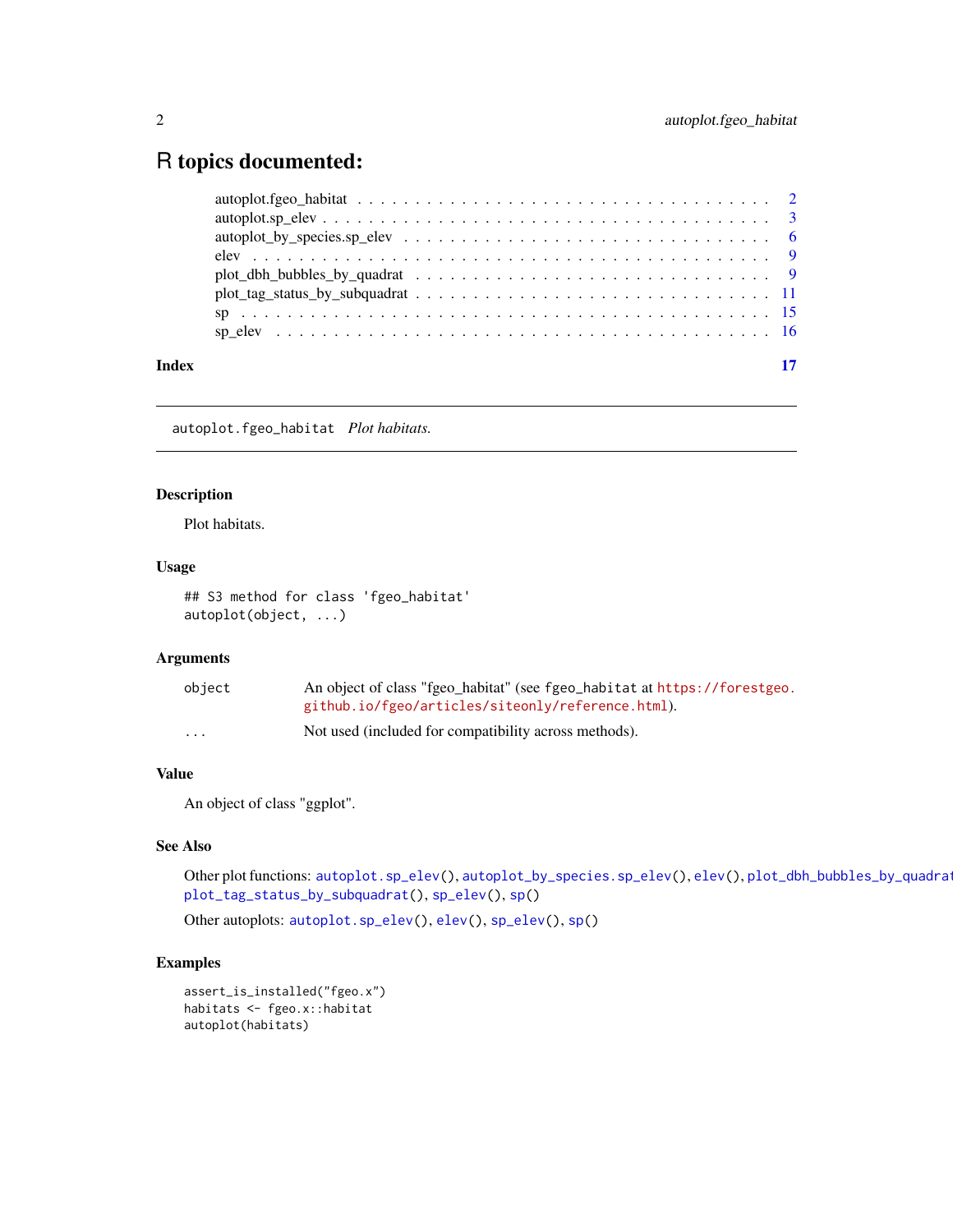<span id="page-2-1"></span><span id="page-2-0"></span>autoplot.sp\_elev *Plot species distribution and/or topography.*

#### <span id="page-2-2"></span>Description

Plot the columns sp and/or elev of ForestGEO-like datasets of class 'sp' and/or 'sp\_elev'.

• You can create a 'sp' object with:

object <- sp(DATA-WITH-VARIABLE-sp)

• You can create an 'elev' object with:

object <- elev(DATA-WITH-VARIABLE-elev)

• You can create a 'sp\_elev' object with:

object <- sp\_elev(DATA-WITH-VARIABLE-sp, DATA-WITH-VARIABLE-elev)

# See Examples below.

# Usage

```
## S3 method for class 'sp_elev'
autoplot(
 object,
  fill = "sp",hide_fill_legend = FALSE,
  shape = 21,
 point_size = 3,
  facet = TRUE,contour\_size = 0.5,
  low = "blue",high = "red",hide_color_legend = FALSE,
 bins = NULL,
  add_elevation_labels = TRUE,
  label_size = 3,
  label_color = "grey",
  xyjust = 1,fontface = "italic",
  xlim = NULL,ylim = NULL,
  custom_theme = NULL,
  ...
)
```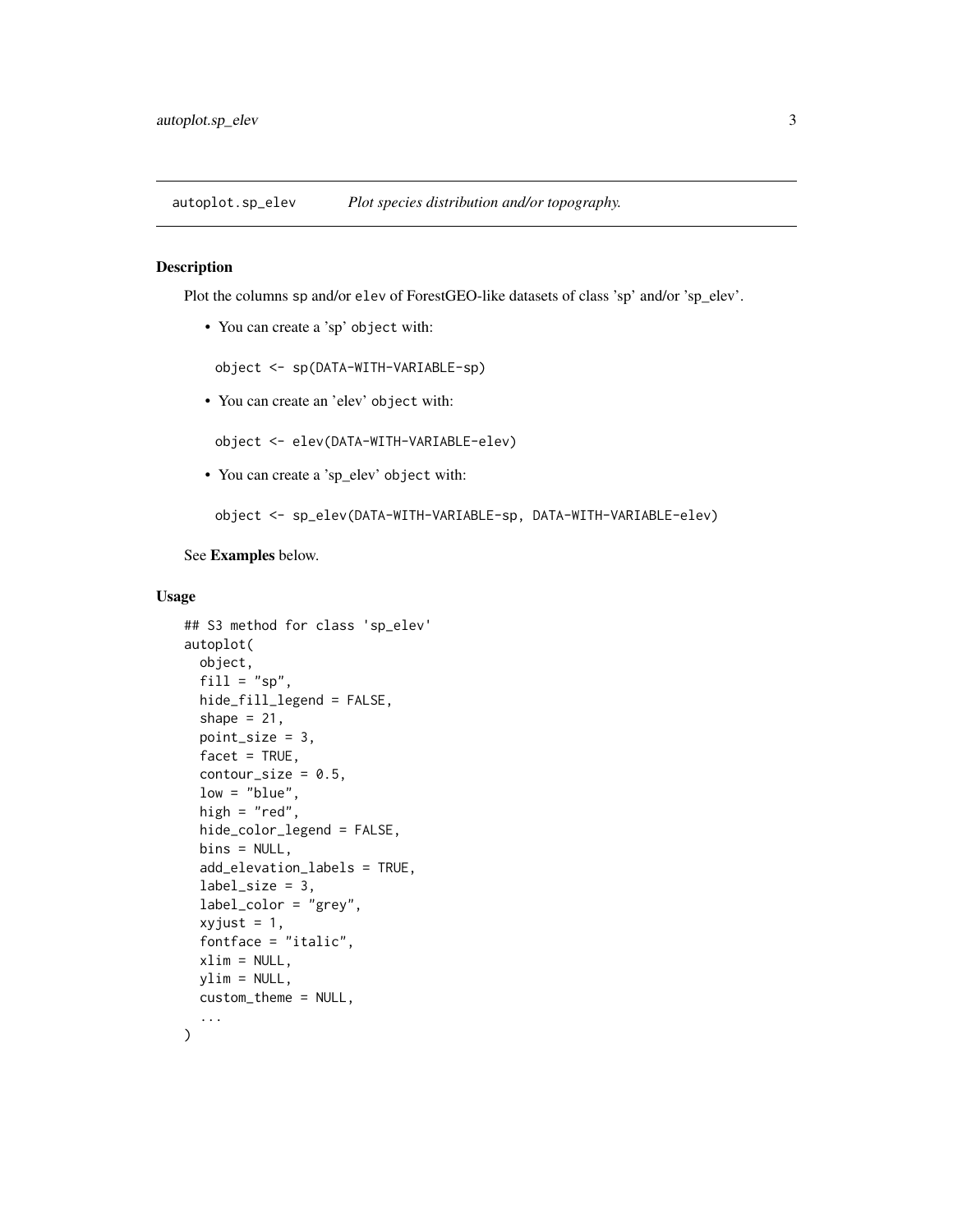```
## S3 method for class 'sp'
autoplot(
 object,
 fill = "sp",hide_fill_legend = FALSE,
 shape = 21,
 point_size = 3,
 facet = TRUE,xlim = NULL,ylim = NULL,
 custom_theme = NULL,
  ...
)
## S3 method for class 'elev'
autoplot(
 object,
 contour_size = 0.5,
 low = "blue",high = "red",hide_color_legend = FALSE,
 bins = NULL,
 add_elevation_labels = TRUE,
 label\_size = 3,label_color = "grey",
 xyjust = 1,fontface = "italic",
 xlim = NULL,
 ylim = NULL,
 custom_theme = NULL,
  ...
)
```
# Arguments

| object            | An object created with $sp($ ), elev(), or $sp\_elev()$ .                                                                           |
|-------------------|-------------------------------------------------------------------------------------------------------------------------------------|
| $f$ ill           | Character; either a color or "sp", which maps each species to a different color.                                                    |
| hide_fill_legend  |                                                                                                                                     |
|                   | Logical; TRUE hides the fill legend.                                                                                                |
| shape             | A number giving point shape (as in graphics::points()). Passed to ggplot2::geom_point().                                            |
| point_size        | A number giving point size. Passed to ggplot2:: geom_point().                                                                       |
| facet             | Logical; TRUE wraps multiple panels within the area of a single graphic plot.                                                       |
| contour_size      | A number giving the size of the contour of elevation lines. Passed to ggplot2:: stat_contour()<br>$(see ggplot2::geom_countour()).$ |
| low, high         | A string giving a color of the elevation lines representing low and high elevation.                                                 |
| hide_color_legend |                                                                                                                                     |
|                   | Logical: TBUE hides the color legand                                                                                                |

Logical; TRUE hides the color legend.

<span id="page-3-0"></span>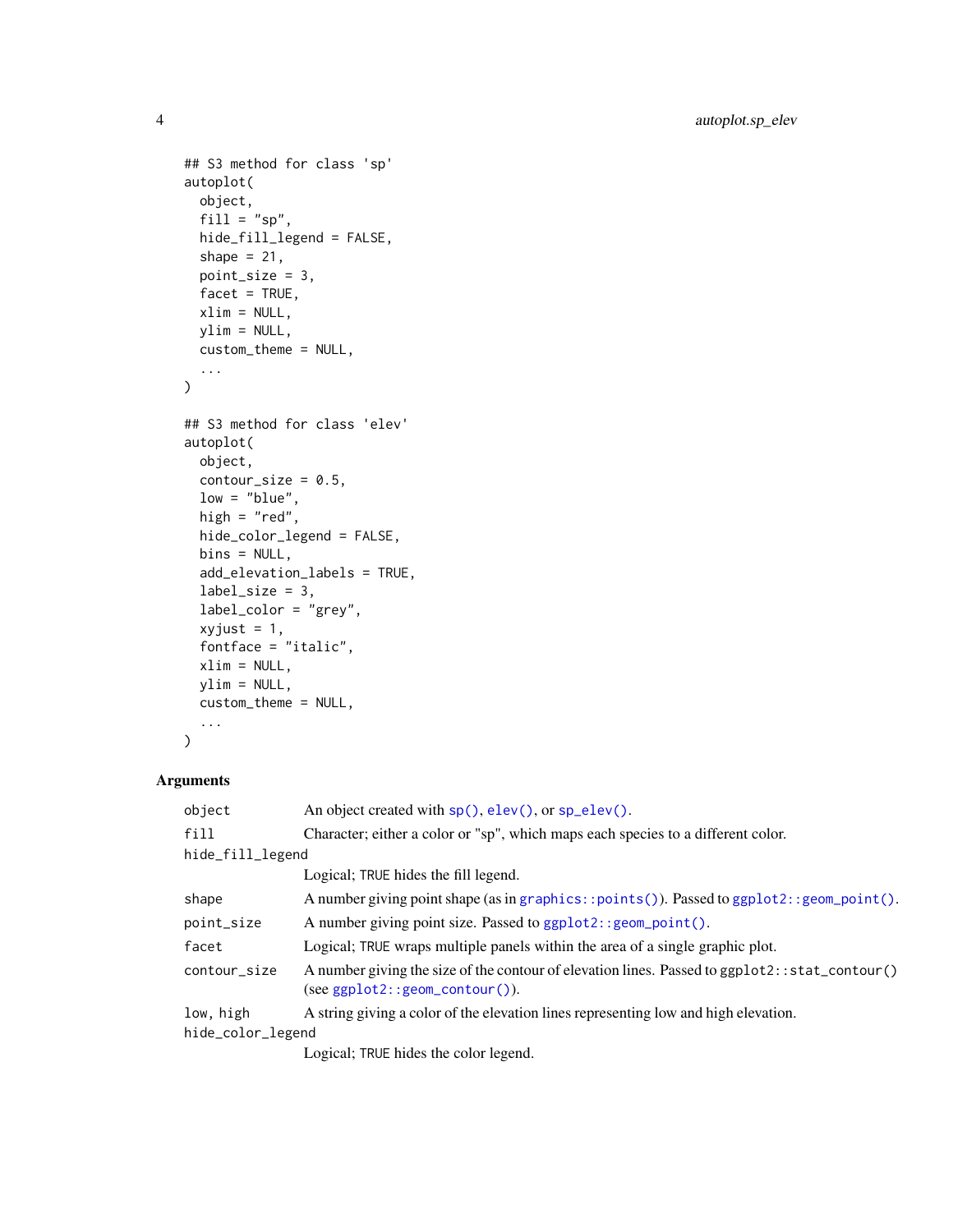# <span id="page-4-0"></span>autoplot.sp\_elev 5

| bins                 | A number giving the number of elevation lines to plot.                                                                                                     |  |
|----------------------|------------------------------------------------------------------------------------------------------------------------------------------------------------|--|
| add_elevation_labels |                                                                                                                                                            |  |
|                      | Logical; FALSE hides elevation labels.                                                                                                                     |  |
|                      | label_size, label_color, fontface                                                                                                                          |  |
|                      | A number (label_size) or character string (label_color and fontface) giv-<br>ing the size, colour and fontface of the text labels for the elevation lines. |  |
| xyjust               | A number to adjust the position of the text labels of the elevation lines.                                                                                 |  |
| xlim, ylim           | A vector of length 2, for example $c(0, 500)$ , giving the minimum and maximum<br>limits of the vertical and horizontal coordinates.                       |  |
| custom_theme         | A valid $ggplot2$ :: theme(). NULL uses the default theme theme_default().                                                                                 |  |
| $\cdots$             | Not used (included for compatibility across methods).                                                                                                      |  |

#### Details

autoplot(sp\_elev(DATA-WITH-VARIABLE-sp) (without elevation data) is equivalent to autoplot(sp(DATA-WITH-VARIABL

fgeo.plot wraps some functions from the ggplot2 package. For more control you can use ggplot2 directly.

#### Value

A "ggplot".

# See Also

Other plot functions: [autoplot.fgeo\\_habitat\(](#page-1-1)), [autoplot\\_by\\_species.sp\\_elev\(](#page-5-1)), [elev\(](#page-8-1)), [plot\\_dbh\\_bubbles\\_by\\_quadrat\(](#page-8-2)), [plot\\_tag\\_status\\_by\\_subquadrat\(](#page-10-1)), [sp\\_elev\(](#page-15-1)), [sp\(](#page-14-1))

Other autoplots: [autoplot.fgeo\\_habitat\(](#page-1-1)), [elev\(](#page-8-1)), [sp\\_elev\(](#page-15-1)), [sp\(](#page-14-1))

Other functions to plot elevation: [autoplot\\_by\\_species.sp\\_elev\(](#page-5-1)), [elev\(](#page-8-1)), [sp\\_elev\(](#page-15-1))

Other functions to plot species: [autoplot\\_by\\_species.sp\\_elev\(](#page-5-1)), [sp\\_elev\(](#page-15-1)), [sp\(](#page-14-1))

```
assert_is_installed("fgeo.x")
# Species ---------------------------------------------------------------
# Small dataset with a few species for quick examples
census <- fgeo.x::tree5 %>%
 subset(sp %in% c("PREMON", "CASARB"))
autoplot(sp(census))
# Skip R CMD check for speed
# Customize
autoplot(sp(census), point_size = 1)
# Elevation -------------------------------------------------------------
```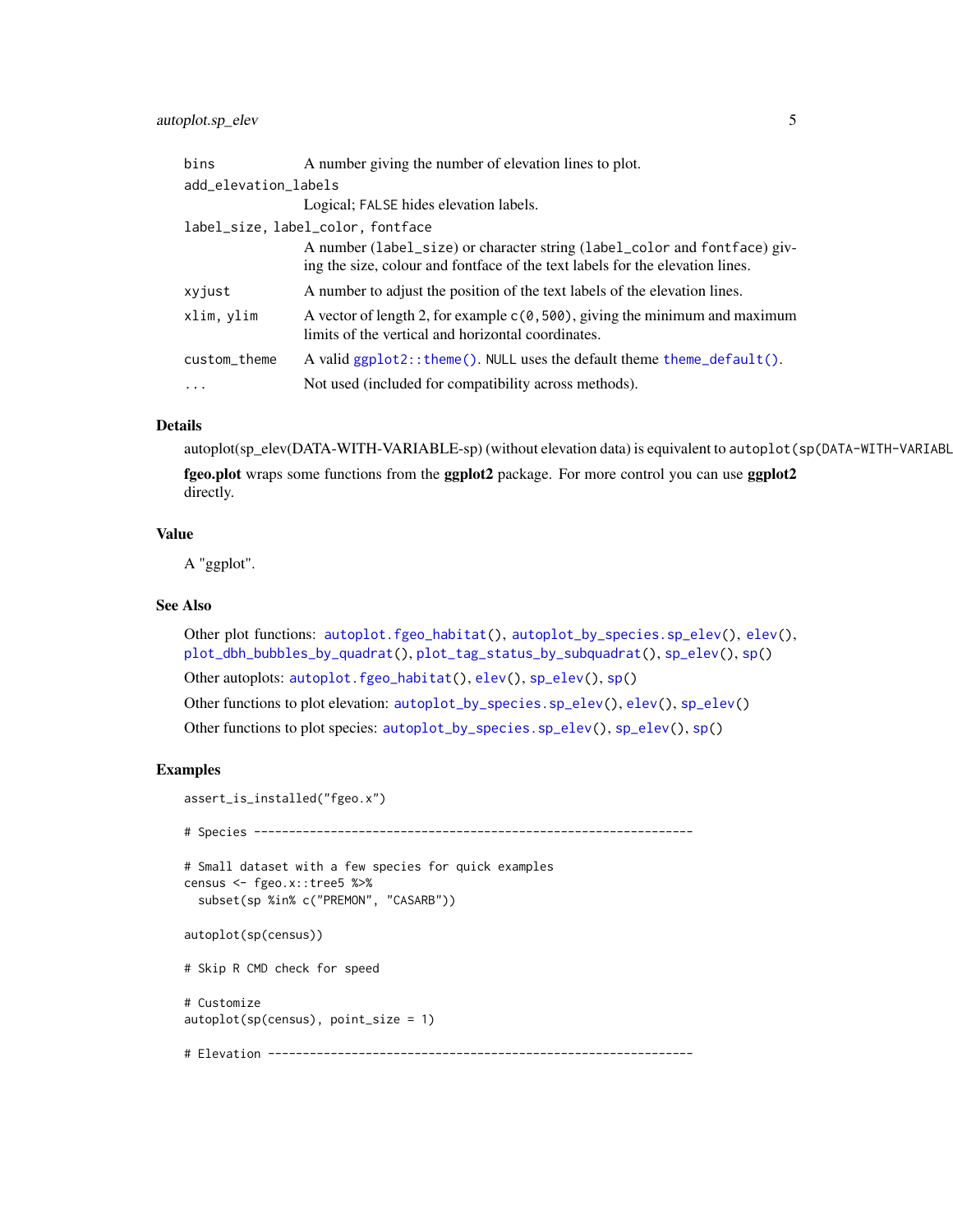```
elevation <- fgeo.x::elevation
autoplot(elev(elevation))
# Skip R CMD check for speed
# Same as `autoplot(elev(elevation))`
autoplot(elev(elevation$col))
# Customize
autoplot(elev(elevation), contour_size = 1)
# Species and elevation -------------------------------------------------
autoplot(sp_elev(census, elevation), facet = FALSE, point_size = 1)
```
<span id="page-5-1"></span>autoplot\_by\_species.sp\_elev

*List plots of species distribution and topography (good for pdf output).*

# Description

These functions extend [autoplot.sp\(\)](#page-2-2) and [autoplot.elev\(\)](#page-2-2) and return not a single plot but a list of plots. They are particularly useful if you want to print a *.pdf* file with one plot per page. They automatically plot the variables sp and elev of a ForestGEO-like dataset of class 'sp' or 'sp\_elev'.

• Create a 'sp' object with:

object <- sp(DATA-WITH-VARIABLE-sp)

• Create a 'sp\_elev' object with:

object <- sp\_elev(DATA-WITH-VARIABLE-sp, DATA-WITH-VARIABLE-elev)

See sections Usage and Examples.

# Usage

```
## S3 method for class 'sp_elev'
autoplot_by_species(
 object,
  species = "all",
  fill = "black",
  shape = 21,
 point_size = 3,
  contour_size = 0.5,
  low = "blue",high = "red",hide_color_legend = FALSE,
```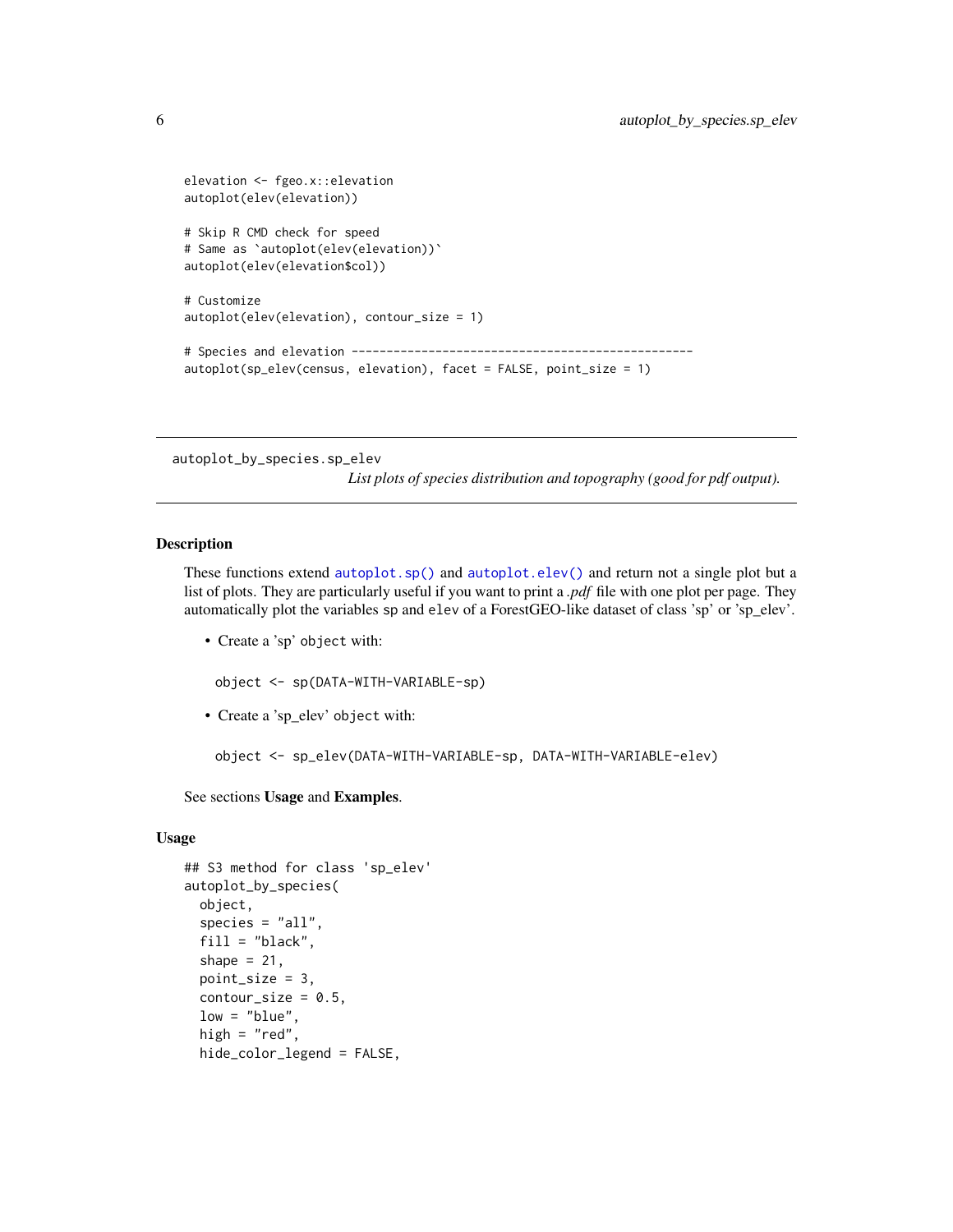```
bins = NULL,add_elevation_labels = TRUE,
  label\_size = 3,
  label_color = "grey",
  xyjust = 1,
  fontface = "italic",
 xlim = NULL,ylim = NULL,
 custom_theme = NULL,
  ...
\mathcal{L}## S3 method for class 'sp'
autoplot_by_species(
 object,
  species = "all",
  fill = "black",
  shape = 21,
 point_size = 3,
 hide_color_legend = FALSE,
 xlim = NULL,ylim = NULL,
 custom_theme = NULL,
  ...
\mathcal{L}
```
# Arguments

| object                            | An object created with sp() or sp_elev().                                                                                                                                                                                                                                                        |  |
|-----------------------------------|--------------------------------------------------------------------------------------------------------------------------------------------------------------------------------------------------------------------------------------------------------------------------------------------------|--|
| species                           | A character vector giving values in the column sp. The output will be a list<br>with as many plots as elements in this vector. The string "all" (default) plots all<br>unique values of sp.                                                                                                      |  |
| fill                              | Character; either a color or "sp", which maps each species to a different color.                                                                                                                                                                                                                 |  |
| shape                             | A number giving point shape (as in graphics::points()). Passed to ggplot2::geom_point().                                                                                                                                                                                                         |  |
| point_size                        | A number giving point size. Passed to ggplot2:: geom_point().                                                                                                                                                                                                                                    |  |
| contour_size                      | A number giving the size of the contour of elevation lines. Passed to ggplot2:: stat_contour()<br>(see ggplot2::geom_contour()).                                                                                                                                                                 |  |
| low, high                         | A string giving a color of the elevation lines representing low and high elevation.                                                                                                                                                                                                              |  |
| hide_color_legend                 |                                                                                                                                                                                                                                                                                                  |  |
|                                   | Logical; TRUE hides the color legend.                                                                                                                                                                                                                                                            |  |
| bins                              | A number giving the number of elevation lines to plot.                                                                                                                                                                                                                                           |  |
| add_elevation_labels              |                                                                                                                                                                                                                                                                                                  |  |
|                                   | Logical; FALSE hides elevation labels.                                                                                                                                                                                                                                                           |  |
| label_size, label_color, fontface |                                                                                                                                                                                                                                                                                                  |  |
|                                   | A number (label_size) or character string (label_color and fontface) giv-                                                                                                                                                                                                                        |  |
|                                   | $\mathbf{1}$ and $\mathbf{1}$ and $\mathbf{0}$ and $\mathbf{1}$ and $\mathbf{1}$ and $\mathbf{1}$ and $\mathbf{1}$ and $\mathbf{1}$ and $\mathbf{1}$ and $\mathbf{1}$ and $\mathbf{1}$ and $\mathbf{1}$ and $\mathbf{1}$ and $\mathbf{1}$ and $\mathbf{1}$ and $\mathbf{1}$ and $\mathbf{1}$ and |  |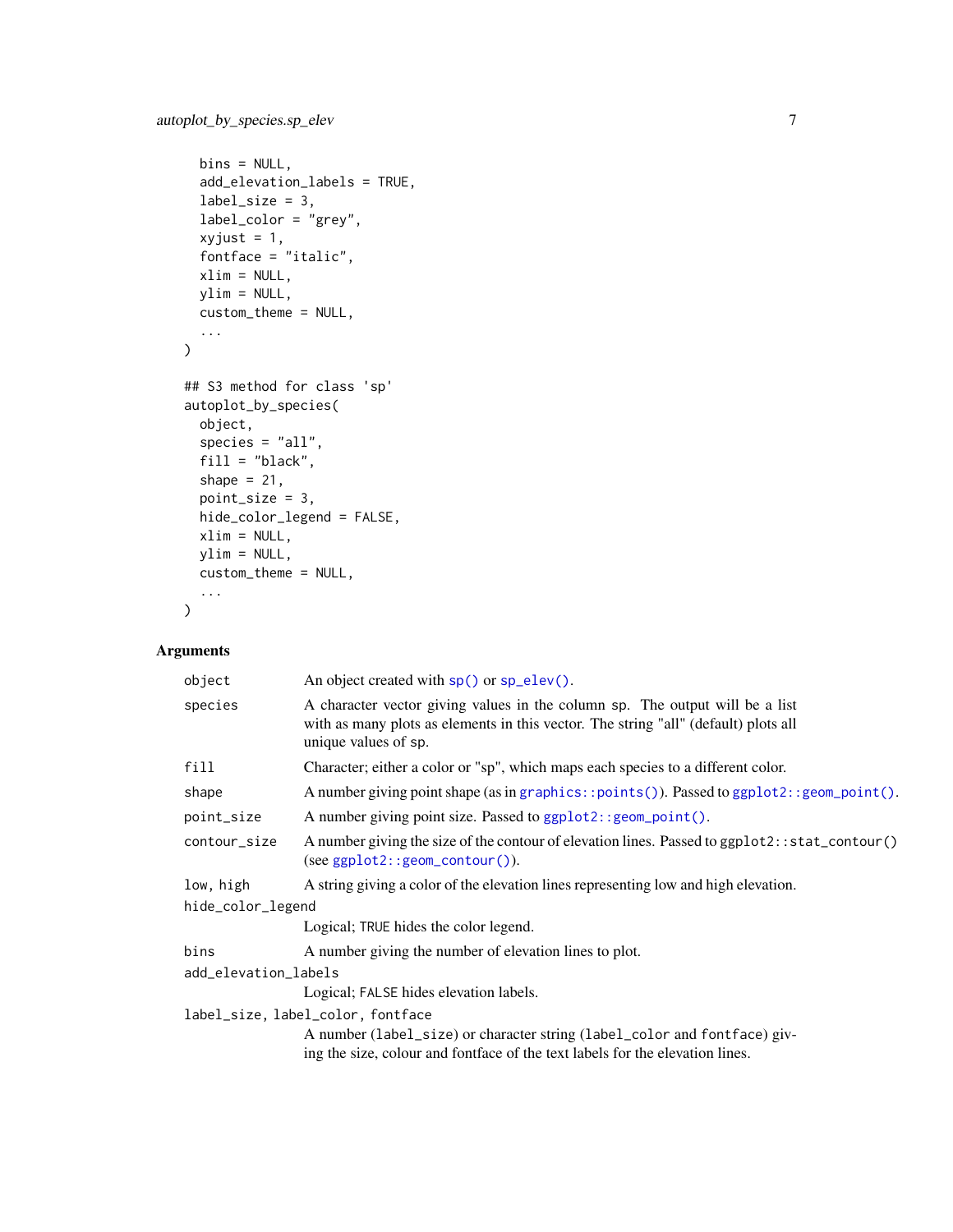<span id="page-7-0"></span>

| xyjust       | A number to adjust the position of the text labels of the elevation lines.                                                           |
|--------------|--------------------------------------------------------------------------------------------------------------------------------------|
| xlim, ylim   | A vector of length 2, for example $c(0, 500)$ , giving the minimum and maximum<br>limits of the vertical and horizontal coordinates. |
| custom_theme | A valid $ggplot2$ :: theme(). NULL uses the default theme theme_default().                                                           |
| $\cdots$     | Not used (included for compatibility across methods).                                                                                |

#### Details

autoplot\_by\_species(sp\_elev(DATA-WITH-VARIABLE-sp) (without elevation data) is equivalent to autoplot\_by\_species(sp(DATA-WITH-VARIABLE-sp)).

fgeo.plot wraps some functions from the ggplot2 package. For more control you can use ggplot2 directly.

# Value

A list of objects of class "ggplot".

#### See Also

[autoplot\(\)](#page-0-0), [sp\(\)](#page-14-1), [sp\\_elev\(\)](#page-15-1).

Other plot functions: [autoplot.fgeo\\_habitat\(](#page-1-1)), [autoplot.sp\\_elev\(](#page-2-1)), [elev\(](#page-8-1)), [plot\\_dbh\\_bubbles\\_by\\_quadrat\(](#page-8-2)), [plot\\_tag\\_status\\_by\\_subquadrat\(](#page-10-1)), [sp\\_elev\(](#page-15-1)), [sp\(](#page-14-1))

Other functions to plot elevation: [autoplot.sp\\_elev\(](#page-2-1)), [elev\(](#page-8-1)), [sp\\_elev\(](#page-15-1))

Other functions to plot species: [autoplot.sp\\_elev\(](#page-2-1)), [sp\\_elev\(](#page-15-1)), [sp\(](#page-14-1))

```
assert_is_installed("fgeo.x")
# Species ---------------------------------------------------------------
# Small dataset with a few species for quick examples
census <- fgeo.x::tree6_3species
# Showing only two species for speed
autoplot_by_species(sp(census))[1:2]
# To print all plots in a .pdf see `?pdf()`
autoplot_by_species(sp(census))
# Species and elevation (optional) ---------------------------------------
# Species and elevation
elevation <- fgeo.x::elevation
autoplot_by_species(sp_elev(census, elevation))
```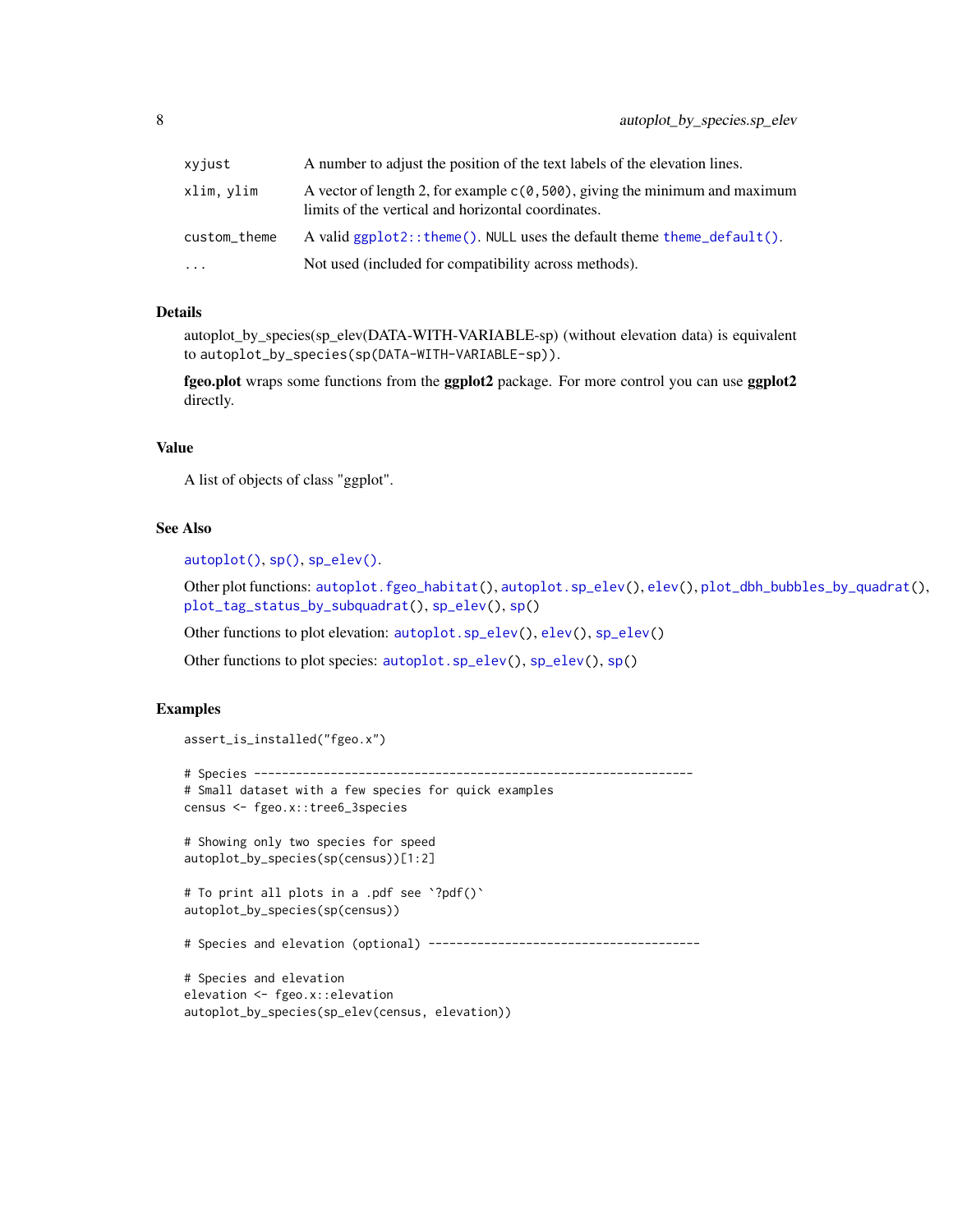<span id="page-8-1"></span><span id="page-8-0"></span>

# Description

Allow autoplotting the column elev.

### Usage

elev(elev)

# Arguments

elev A ForestGEO-like elevation list or its col dataframe (with the column elev).

# Value

An S3 object of class 'elev'.

# See Also

[autoplot.elev\(\)](#page-2-2).

Other plot functions: [autoplot.fgeo\\_habitat\(](#page-1-1)), [autoplot.sp\\_elev\(](#page-2-1)), [autoplot\\_by\\_species.sp\\_elev\(](#page-5-1)), [plot\\_dbh\\_bubbles\\_by\\_quadrat\(](#page-8-2)), [plot\\_tag\\_status\\_by\\_subquadrat\(](#page-10-1)), [sp\\_elev\(](#page-15-1)), [sp\(](#page-14-1))

Other autoplots: [autoplot.fgeo\\_habitat\(](#page-1-1)), [autoplot.sp\\_elev\(](#page-2-1)), [sp\\_elev\(](#page-15-1)), [sp\(](#page-14-1))

Other functions to construct fgeo classes: [sp\\_elev\(](#page-15-1)), [sp\(](#page-14-1))

Other functions to plot elevation: [autoplot.sp\\_elev\(](#page-2-1)), [autoplot\\_by\\_species.sp\\_elev\(](#page-5-1)), [sp\\_elev\(](#page-15-1))

#### Examples

```
assert_is_installed("fgeo.x")
inherits(elev(fgeo.x::elevation), "elev")
inherits(elev(fgeo.x::elevation$col), "elev")
```
<span id="page-8-2"></span>plot\_dbh\_bubbles\_by\_quadrat *List dbh bubble-plots by quadrat (good for .pdf output).*

#### Description

List dbh bubble-plots by quadrat (good for .pdf output).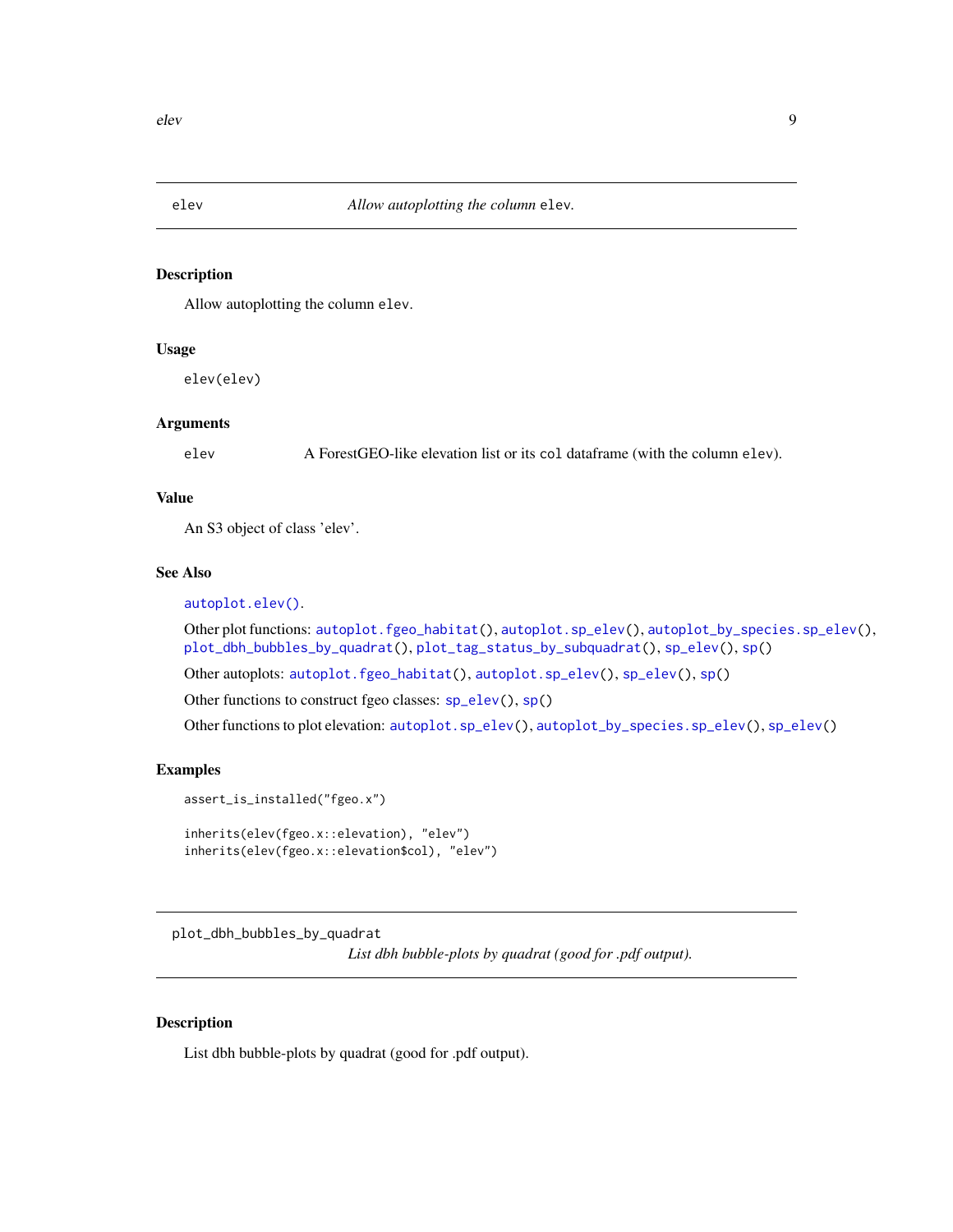# Usage

```
plot_dbh_bubbles_by_quadrat(
  vft,
  title_quad = "Site Name, YYYY, Quadrat:",
  header = header_dbh_bubbles(),
  theme = theme_dbh_bubbles(),
  lim\_min = 0,
  lim_max = 20,
  subquadrat_side = 5,
  tag\_size = 2,
 move_edge = 0,
 status_d = "dead"
)
```
#### Arguments

| vft              | A Forest GEO View Full Table (data frame).                                                        |  |
|------------------|---------------------------------------------------------------------------------------------------|--|
| title_quad       | A string to use as a title.                                                                       |  |
| header           | A string to use as a header (see headers).                                                        |  |
| theme            | An object of class "theme".                                                                       |  |
| lim_min, lim_max |                                                                                                   |  |
|                  | Minimum and maximum limits of the plot area.                                                      |  |
| subquadrat_side  |                                                                                                   |  |
|                  | Length in meters of the side of a subquadrat.                                                     |  |
| tag_size         | A number giving tag size. Passed to ggrepel::geom_text_repel.                                     |  |
| move_edge        | A number to adjust the extension of the grid lines beyond the plot limits.                        |  |
| status_d         | A character string indicating the value of the variable status that corresponds to<br>dead stems. |  |

# Value

A list which each element is a plot of class ggplot.

#### See Also

Other plot functions: [autoplot.fgeo\\_habitat\(](#page-1-1)), [autoplot.sp\\_elev\(](#page-2-1)), [autoplot\\_by\\_species.sp\\_elev\(](#page-5-1)), [elev\(](#page-8-1)), [plot\\_tag\\_status\\_by\\_subquadrat\(](#page-10-1)), [sp\\_elev\(](#page-15-1)), [sp\(](#page-14-1))

Other functions to list plots from ForestGEO ViewFullTable: [plot\\_tag\\_status\\_by\\_subquadrat\(](#page-10-1)) Other functions to plot dbh bubbles: [header\\_dbh\\_bubbles\(](#page-0-0)), [theme\\_dbh\\_bubbles\(](#page-0-0))

```
assert_is_installed("fgeo.x")
# Create a small VieFullTable
first_n <- function(x, n) x %in% sort(unique(x))[1:n]
```
<span id="page-9-0"></span>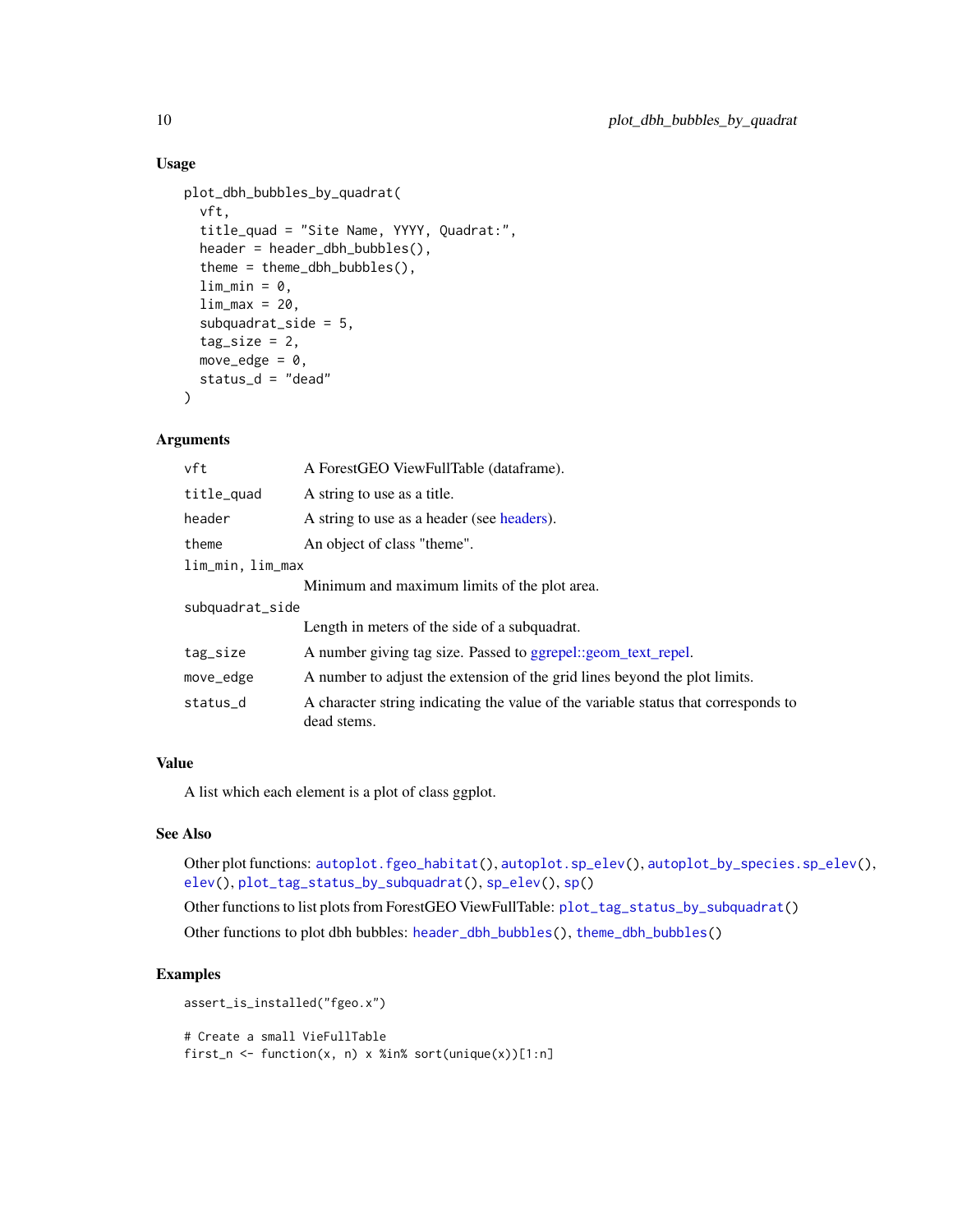```
small_vft <- fgeo.x::vft_4quad %>%
  dplyr::filter(first_n(CensusID, 1) & first_n(QuadratID, 2)) %>%
  dplyr::sample_n(50)
plot_dbh_bubbles_by_quadrat(small_vft)
# To print all plots into a .pdf file see `?pdf()`
plot_dbh_bubbles_by_quadrat(small_vft)
# Be careful if subsetting by DBH: You may unintentionally remove dead trees.
# You should explicietly inlcude missing `DBH` values with `is.na(DBH)`
include_missing_dbh <- subset(small_vft, DBH > 20 | is.na(DBH))
plot_dbh_bubbles_by_quadrat(include_missing_dbh)
# Customizing the maps ----------------------------------------------------
# A custom title and header
myheader <- paste(
 " ",
  "Head column 1 Thead column 2 Thead column 2 Thead column 2 Thead column 2 Thead column 2 Thead Column 2 Thead Column 2 Thead Column 2 Thead Column 2 Thead Column 2 Thead Column 2 Thead Column 2 Thead Column 2 Thead Column
  \frac{1}{n} \frac{n}{2}" ........................................................................",
  " ........................................................................",
  sep = "n")
plot_dbh_bubbles_by_quadrat(
  small_vft,
  title_quad = "My Site, 2018. Quad:",
  header = myheader
)
# Skip R CMD check for speed
# Tweak the theme with ggplot
library(ggplot2)
plot_dbh_bubbles_by_quadrat(
  small_vft,
  title_quad = "My Site, 2018. Quad:",
  header = header_dbh_bubbles("spanish"),
  tag\_size = 3,
  theme = theme_dbh_bubbles(
    axis.text = NULL, # NULL shows axis.text; element_blank() doesn't.
    plot.title = element_text(size = 15),
    plot.subtitle = element_text(size = 5),
    panel.background = element_rect(fill = "grey")
 )
\mathcal{L}
```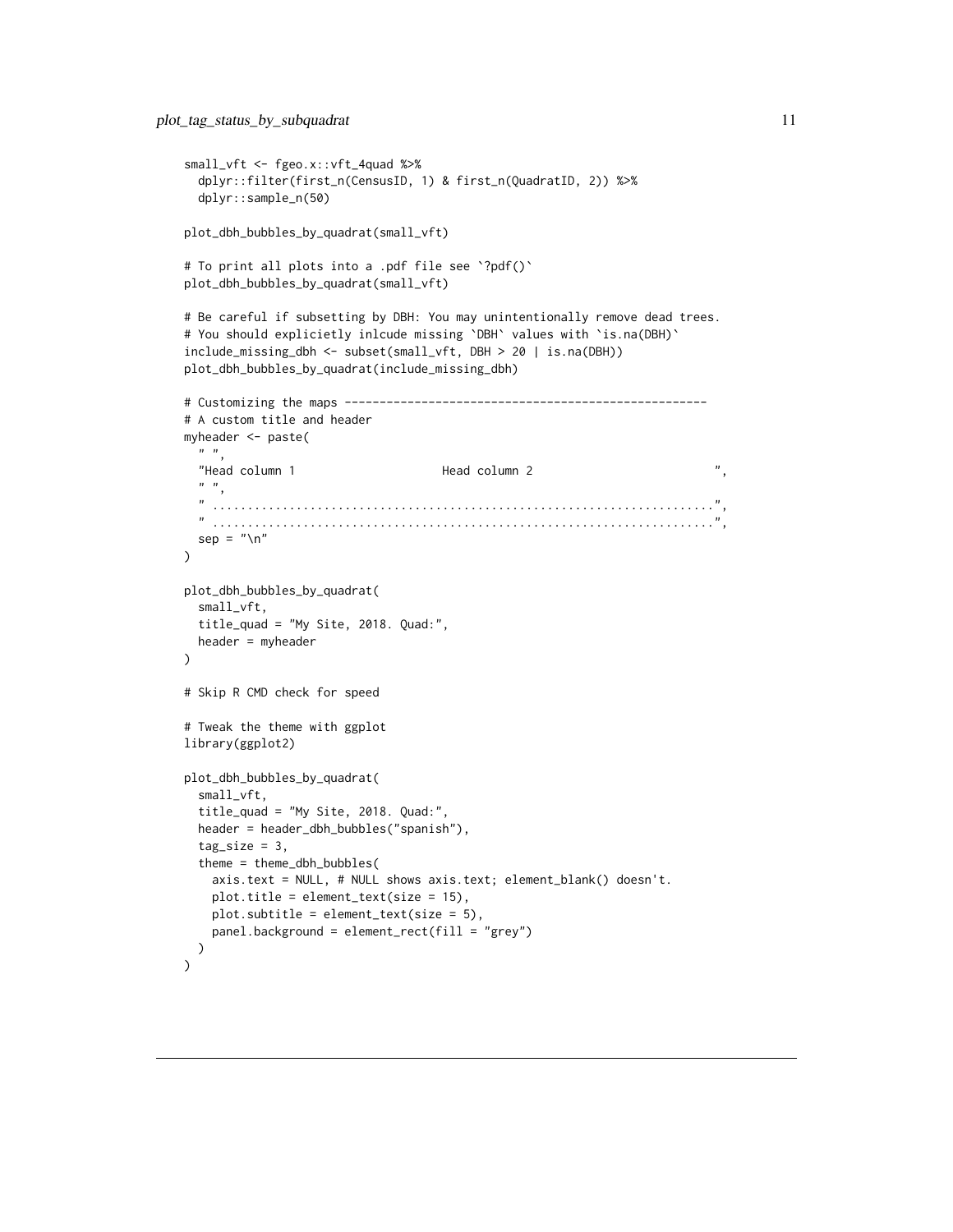<span id="page-11-0"></span>plot\_tag\_status\_by\_subquadrat

*List plots of tree-tag status by subquadrat (good for .pdf output).*

# **Description**

This function plots tree tags by status and outputs a list of plots that can be printed on a .pdf file. Each plot shows four subquadrats within a quadrat. The symbols on the plot represent the status of each tree – not the status of each stem. Although you should likely provide data of only one or two censuses, plot\_tag\_status\_by\_subquadrat() will summarize the data to reduce overplotting. The data on the plot summarizes the history of each stem across all censuses provided. Each tag will appear in the plot only once or twice:

- A tag will appear once if it belongs to a tree which status was unique across all censuses provided – either "alive" or "dead".
- A tag will appear twice if it belongs to a tree which status was "alive" in at least one census, and also "dead" in at least one other census. This feature avoids unintentional overplotting and makes interpreting the plot easier.

#### Usage

```
plot_tag_status_by_subquadrat(
 vft,
 x_q = 20,
  x_{-}sq = 5,
 y_q = 20,
 y_Sq = 5,
  subquad_offset = NULL,
 bl = 1,
 br = 2tr = 3,
  t1 = 4,
  title_quad = "Site Name, YYYY. Quadrat:",
  show_page = TRUE,
  show_subquad = TRUE,
  point_shape = c(19, 4),
 point_size = 1.5,
  tag\_size = 3,
  header = header_tag_status(),
  theme = theme_tag_status(),
 move_edge = 0)
```
#### Arguments

| vft      | A Forest GEO View Full Table (data frame).                                     |
|----------|--------------------------------------------------------------------------------|
| x_q, y_q | Size in meters of a quadrat's side. For ForestGEO sites, a common value is 20. |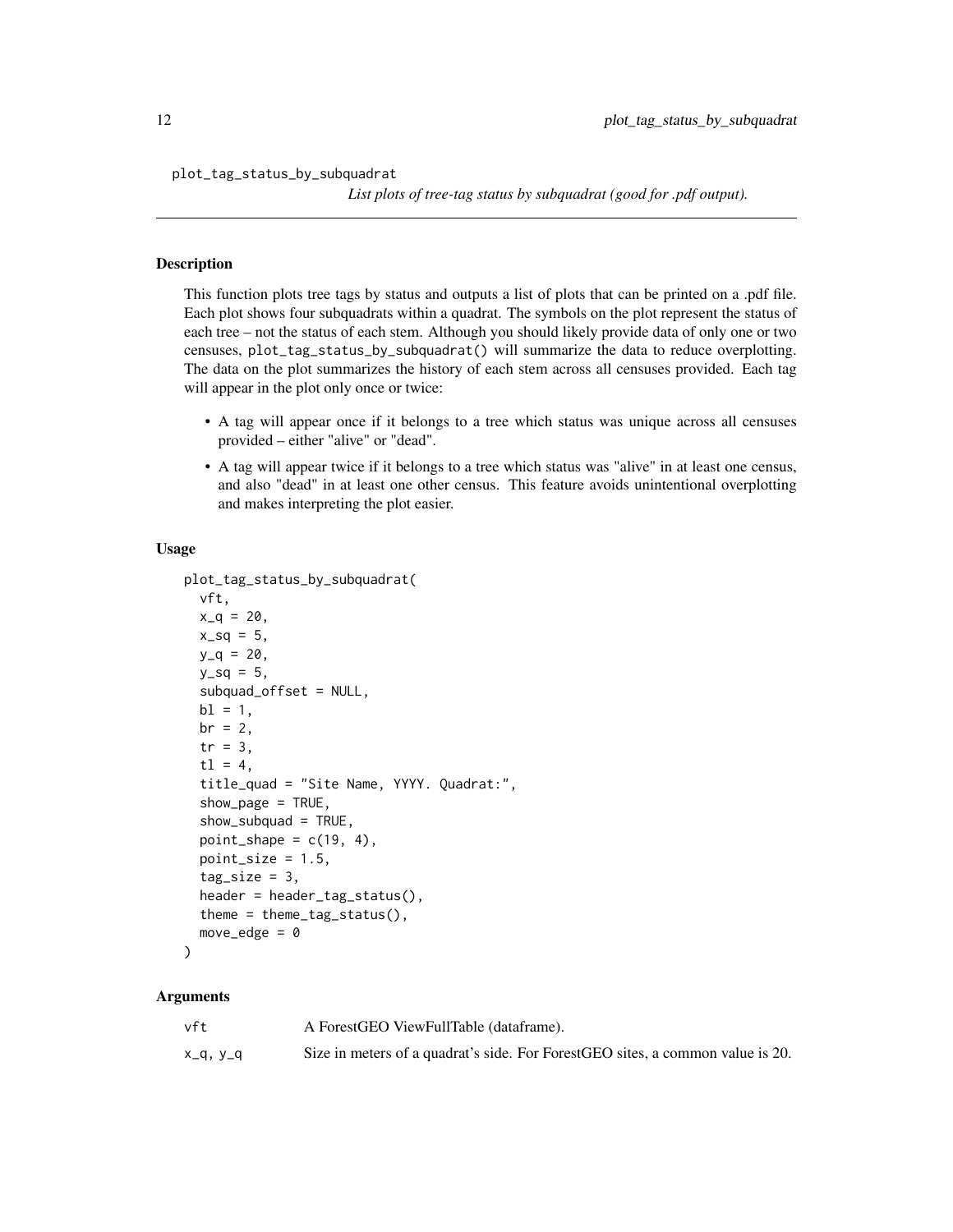<span id="page-12-0"></span>

| X_SQ, V_SQ | Size in meters of a subquadrat's side. For ForestGEO-CTFS sites, a common<br>value is 5.                                               |
|------------|----------------------------------------------------------------------------------------------------------------------------------------|
|            | subquad_offset NULL or $-1$ . NULL defines the first column of subquadrats as 1. $-1$ defines the<br>first column of subquadrats as 0. |

| $subquad_offset = NULL$ | subquad_offset = $-1$ |
|-------------------------|-----------------------|
|                         |                       |
| 14 24 34 44             | 04 14 24 34           |
| 13 23 33 43             | 03 13 23 33           |
| 12 22 32 42             | 02 12 22 32           |
| 11 21 31 41             | 01 11 21 31           |

- bl, br, tr, tl Number or character giving the label of the four subquadrats on each or the four divisions of a quadrat: bottom left (bl), bottom right (br), top right (tr), and top left (tl).
- title\_quad A string to use as a title.
- show\_page Logical; FALSE removes the page label from the plot title.
- show\_subquad Logical; FALSE removes subquadrat labels on each plot.
- point\_shape A vector of two numbers giving the shape of the points to plot (see possible shapes in the documentation of ?[graphics::points\(\)](#page-0-0), under the section entitled *'pch' values*).
- point\_size A number giving points size. Passed to [ggplot2::geom\\_point\(\)](#page-0-0).
- tag\_size A number giving tag size. Passed to [ggrepel::geom\\_text\\_repel.](#page-0-0)
- header A string to use as a header (see [headers\)](#page-0-0).
- theme An object of class "theme".
- move\_edge A number to adjust the extension of the grid lines beyond the plot limits.

#### Value

A list of objects of class "ggplot".

#### Acknowledgment

Useful ideas and guidance came from Suzanne Lao, Stuart Davis, Shameema Jafferjee Esufali, David Kenfack and Anudeep Singh. Anudeep Sinh also wrote the algorithm to calculate subquadrats.

#### See Also

[graphics::points\(\)](#page-0-0), [ggplot2::geom\\_point\(\)](#page-0-0), [ggplot2::theme\(\)](#page-0-0) [header\\_tag\\_status\(\)](#page-0-0), [theme\\_tag\\_status\(\)](#page-0-0), [fgeo.tool::add\\_subquad\(\)](#page-0-0), [ggrepel::geom\\_text\\_repel.](#page-0-0)

Other plot functions: [autoplot.fgeo\\_habitat\(](#page-1-1)), [autoplot.sp\\_elev\(](#page-2-1)), [autoplot\\_by\\_species.sp\\_elev\(](#page-5-1)), [elev\(](#page-8-1)), [plot\\_dbh\\_bubbles\\_by\\_quadrat\(](#page-8-2)), [sp\\_elev\(](#page-15-1)), [sp\(](#page-14-1))

Other functions to list plots from ForestGEO ViewFullTable: [plot\\_dbh\\_bubbles\\_by\\_quadrat\(](#page-8-2))

Other functions to plot tag status: [header\\_tag\\_status\(](#page-0-0)), [theme\\_tag\\_status\(](#page-0-0))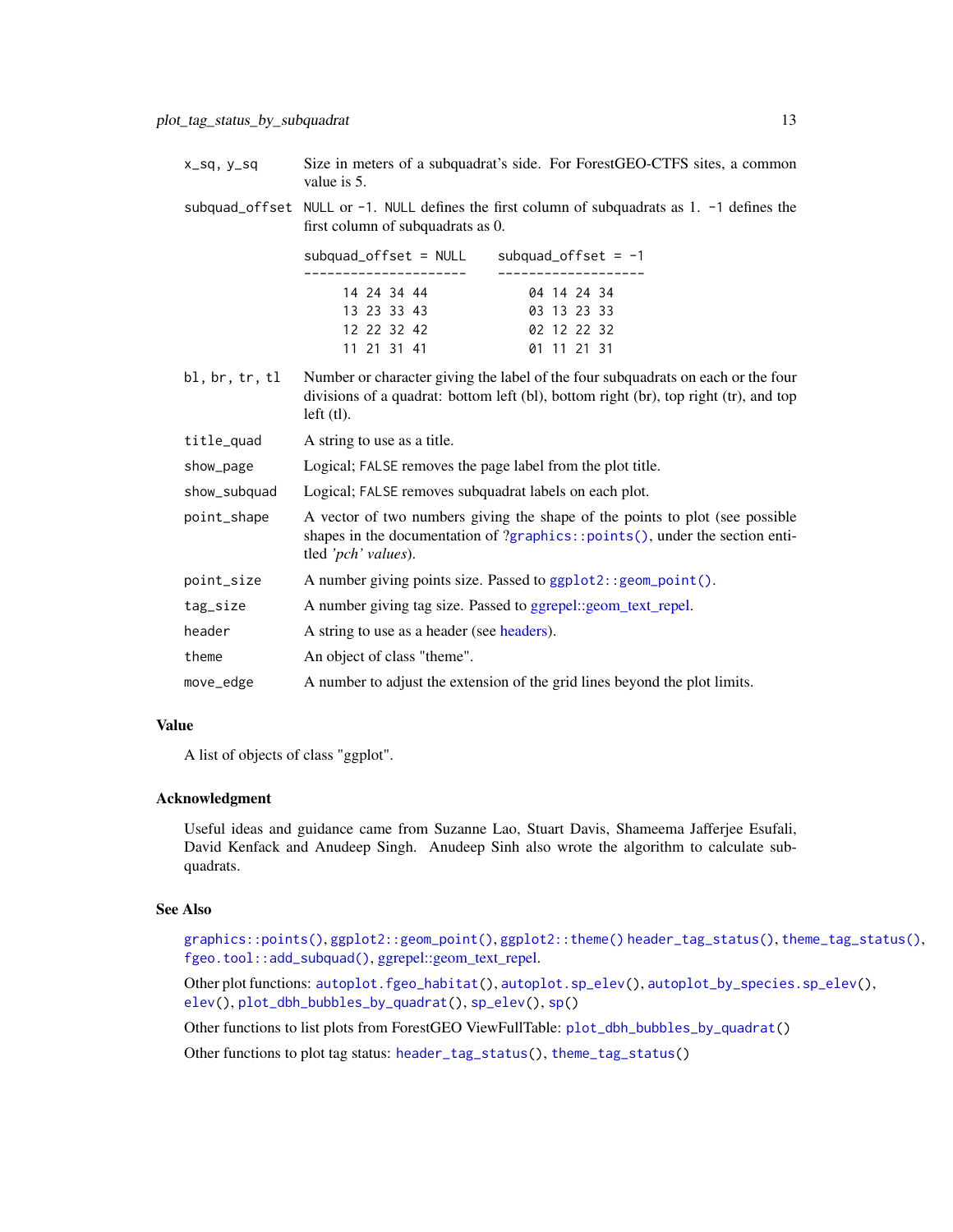```
assert_is_installed("fgeo.x")
# Create a small VieFullTable
first \le function(x) x %in% sort(unique(x))[1]
small_vft <- subset(fgeo.x::vft_4quad, first(CensusID) & first(QuadratID))
p <- plot_tag_status_by_subquadrat(small_vft)
# Showing only two sub-quadtrats
p[1:2]
# To print all plots into a .pdf file see `?pdf()`
plot_tag_status_by_subquadrat(small_vft)
# Be careful if filtering by DBH: You may unintentionally remove dead trees.
# * If you filter by `DBH`, you loose the dead trees becaue their `DBH = NA`
# * You should explicietly inlcude missing DBH values with `is.na(DBH)`
include_missing_dbh <- subset(small_vft, DBH > 20 | is.na(DBH))
p <- plot_tag_status_by_subquadrat(include_missing_dbh)
# Showing only the first plot to keep the output short
p[[1]]
# Customizing the maps ----------------------------------------------------
# Common tweaks
p <- plot_tag_status_by_subquadrat(
 small_vft,
  title_quad = "BCI 2012. Quadrat: ",
  b1 = "bottom-left", br = "bottom-right", tr = "top-right", t1 = "top-left",
  header = "Line 1: _{\text{h} = \sum_{\text{h} \in 2:\hbox{h} \in 3:\dots:\dots:\dots:\dots",
  subquad_offset = -1,
  point_size = 3, point_shape = c(17, 6),
  tag\_size = 2,
  move_edge = 0.5)
p[[1]]
# Skip R CMD check for speed
p <- plot_tag_status_by_subquadrat(
  small_vft,
  show_page = FALSE,
  show_subquad = FALSE
)
p[[1]]
# Themes
library(ggplot2)
p \leftarrow plot\_tag\_status_by\_subquadrat(small\_vft, them = them\_gray())p[[1]]
# Tweaking the default theme of plot_tag_status_by_subquadrat()
```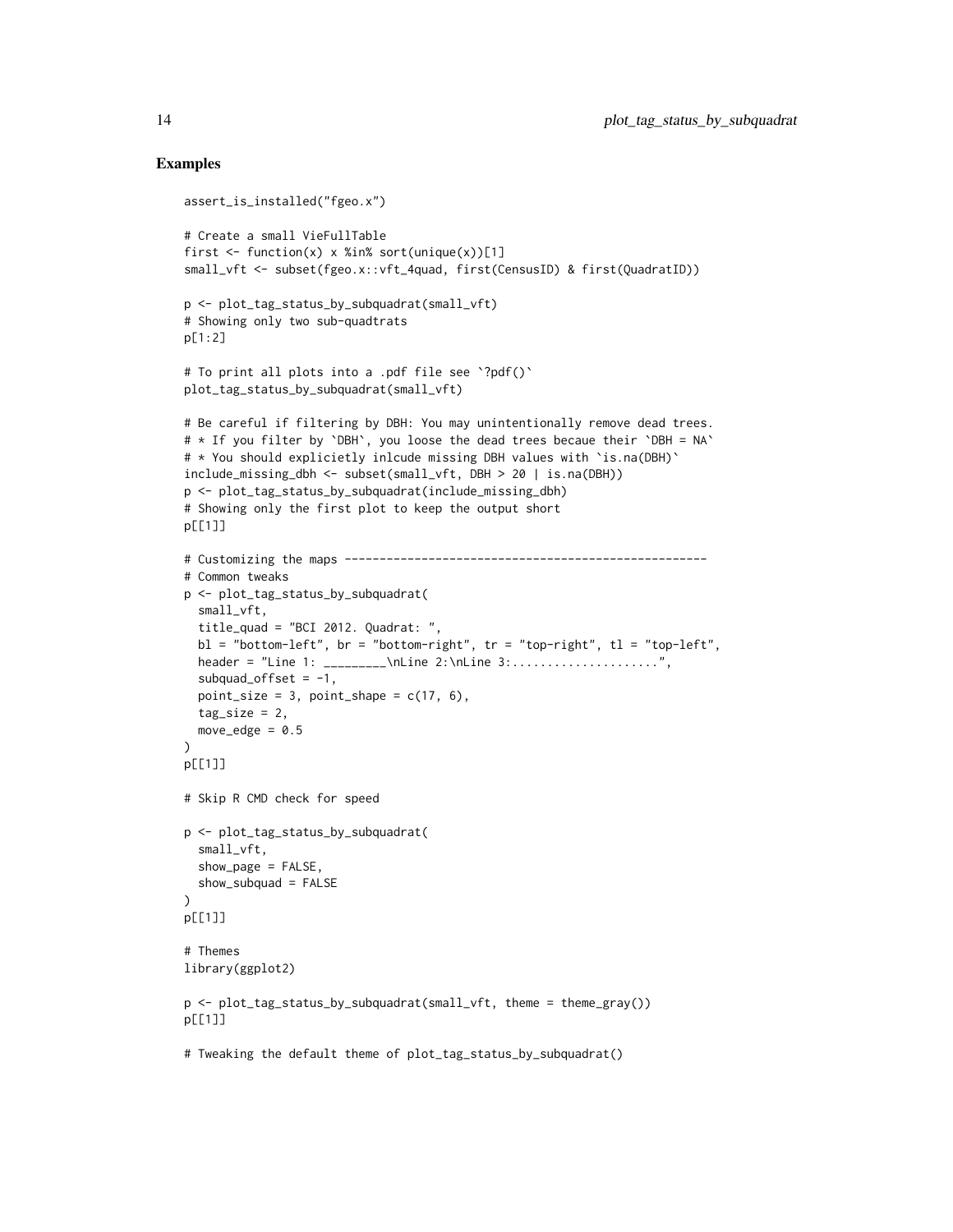```
# For many more options see ?ggplot2::theme
small_tweak <- theme_tag_status(legend.position = "bottom")
p <- plot_tag_status_by_subquadrat(small_vft, theme = small_tweak)
p[[1]]
```
#### <span id="page-14-1"></span>sp *Allow autoplotting the column* sp*.*

# Description

Allow autoplotting the column sp.

# Usage

sp(sp)

#### Arguments

sp A Forest GEO-like data frame with the column sp.

# Value

An S3 object of class 'sp'.

# See Also

[autoplot.sp\(\)](#page-2-2).

Other plot functions: [autoplot.fgeo\\_habitat\(](#page-1-1)), [autoplot.sp\\_elev\(](#page-2-1)), [autoplot\\_by\\_species.sp\\_elev\(](#page-5-1)), [elev\(](#page-8-1)), [plot\\_dbh\\_bubbles\\_by\\_quadrat\(](#page-8-2)), [plot\\_tag\\_status\\_by\\_subquadrat\(](#page-10-1)), [sp\\_elev\(](#page-15-1))

Other autoplots: [autoplot.fgeo\\_habitat\(](#page-1-1)), [autoplot.sp\\_elev\(](#page-2-1)), [elev\(](#page-8-1)), [sp\\_elev\(](#page-15-1))

Other functions to construct fgeo classes: [elev\(](#page-8-1)), [sp\\_elev\(](#page-15-1))

Other functions to plot species: [autoplot.sp\\_elev\(](#page-2-1)), [autoplot\\_by\\_species.sp\\_elev\(](#page-5-1)), [sp\\_elev\(](#page-15-1))

#### Examples

```
assert_is_installed("fgeo.x")
```
inherits(sp(fgeo.x::stem5), "sp")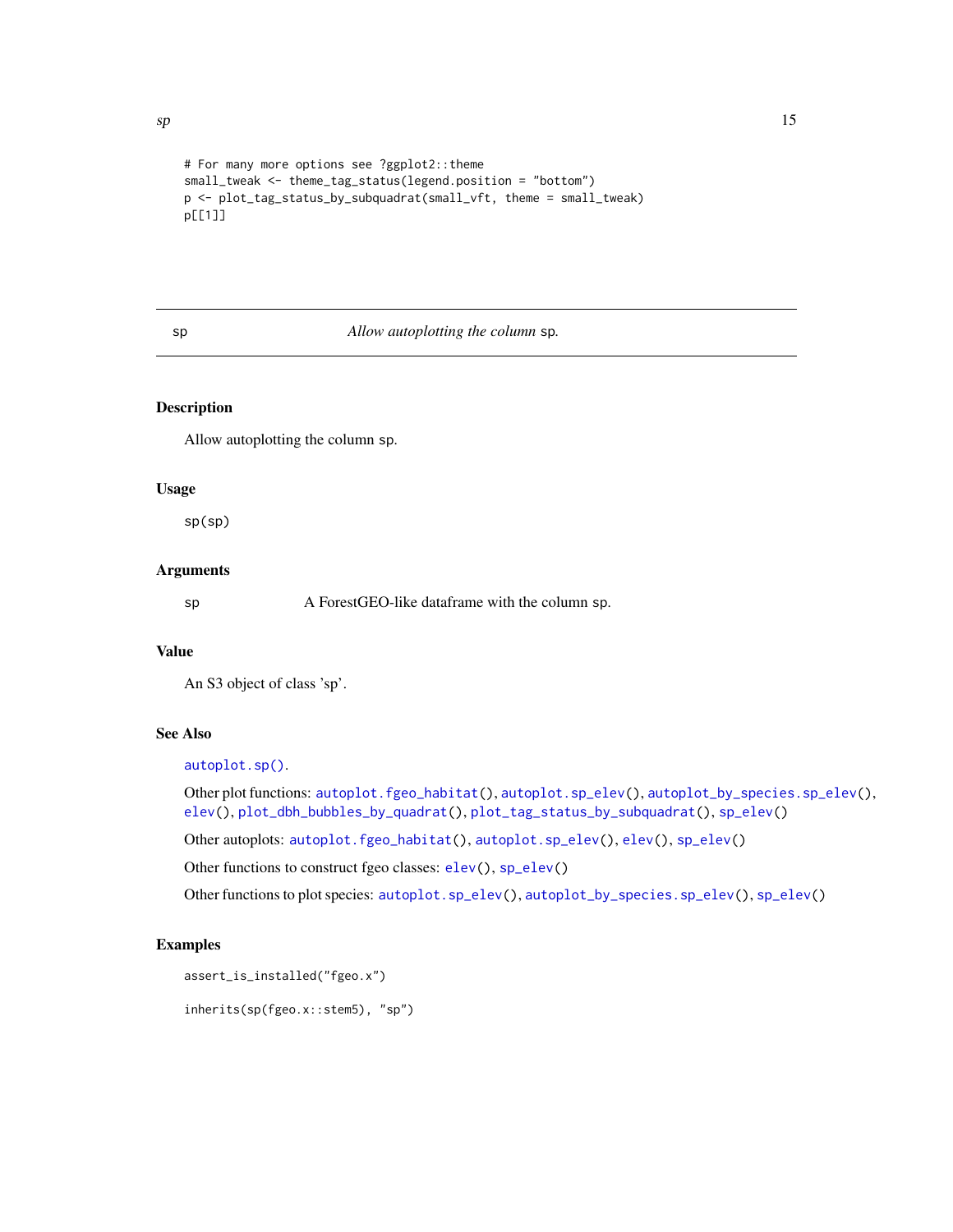<span id="page-15-1"></span><span id="page-15-0"></span>

#### Description

Allow autoplotting the columns sp and elev.

#### Usage

sp\_elev(sp, elev = NULL)

#### Arguments

| sp   | A Forest GEO-like data frame with the column sp.                               |
|------|--------------------------------------------------------------------------------|
| elev | A Forest GEO-like elevation list or its col data frame – with the column elev. |
|      | The datasets you pass to sp and elev should come from the same forest plot.    |
|      | This is not compulsory but not doing so is most likely a mistake.              |

# Value

An S3 object of class 'sp\_elev'.

#### See Also

[autoplot.sp\\_elev\(\)](#page-2-1).

Other plot functions: [autoplot.fgeo\\_habitat\(](#page-1-1)), [autoplot.sp\\_elev\(](#page-2-1)), [autoplot\\_by\\_species.sp\\_elev\(](#page-5-1)), [elev\(](#page-8-1)), [plot\\_dbh\\_bubbles\\_by\\_quadrat\(](#page-8-2)), [plot\\_tag\\_status\\_by\\_subquadrat\(](#page-10-1)), [sp\(](#page-14-1))

Other autoplots: [autoplot.fgeo\\_habitat\(](#page-1-1)), [autoplot.sp\\_elev\(](#page-2-1)), [elev\(](#page-8-1)), [sp\(](#page-14-1))

Other functions to construct fgeo classes: [elev\(](#page-8-1)), [sp\(](#page-14-1))

Other functions to plot elevation: [autoplot.sp\\_elev\(](#page-2-1)), [autoplot\\_by\\_species.sp\\_elev\(](#page-5-1)), [elev\(](#page-8-1))

Other functions to plot species: [autoplot.sp\\_elev\(](#page-2-1)), [autoplot\\_by\\_species.sp\\_elev\(](#page-5-1)), [sp\(](#page-14-1))

#### Examples

```
assert_is_installed("fgeo.x")
```
species\_from\_luquillo <- fgeo.x::stem5 elevation\_from\_luquillo <- fgeo.x::elevation

```
species_elevation <- sp_elev(species_from_luquillo, elevation_from_luquillo)
inherits(species_elevation, "sp_elev")
```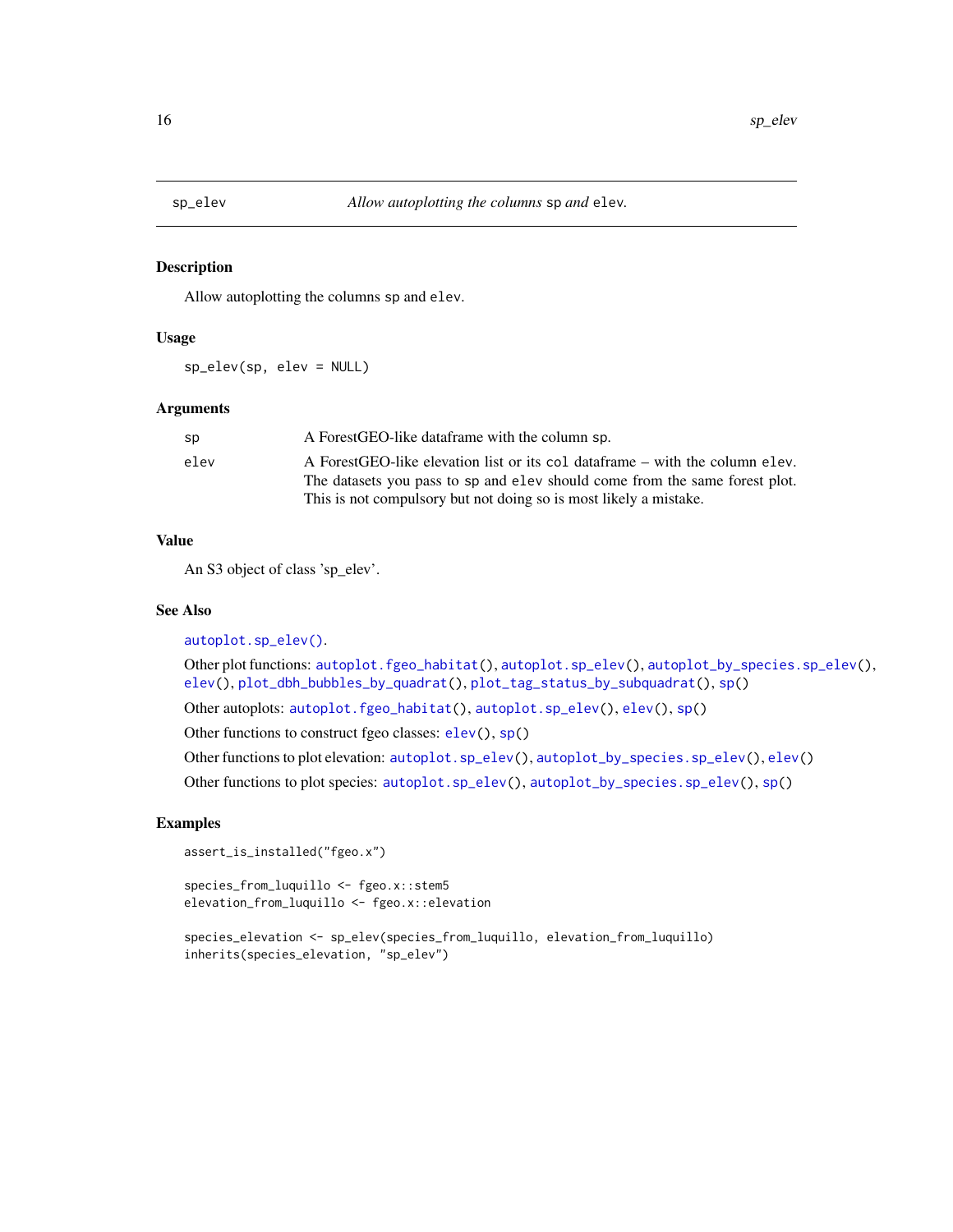# <span id="page-16-0"></span>**Index**

∗ autoplots autoplot.fgeo\_habitat, [2](#page-1-0) autoplot.sp\_elev, [3](#page-2-0) elev, [9](#page-8-0) sp, [15](#page-14-0) sp\_elev, [16](#page-15-0) ∗ functions to construct fgeo classes elev, [9](#page-8-0) sp, [15](#page-14-0) sp\_elev, [16](#page-15-0) ∗ functions to list plots from ForestGEO ViewFullTable plot\_dbh\_bubbles\_by\_quadrat, [9](#page-8-0) plot\_tag\_status\_by\_subquadrat, [12](#page-11-0) ∗ functions to list plots from different ForestGEO classes autoplot\_by\_species.sp\_elev, [6](#page-5-0) ∗ functions to plot dbh bubbles plot\_dbh\_bubbles\_by\_quadrat, [9](#page-8-0) ∗ functions to plot elevation autoplot.sp\_elev, [3](#page-2-0) autoplot\_by\_species.sp\_elev, [6](#page-5-0) elev, [9](#page-8-0) sp\_elev, [16](#page-15-0) ∗ functions to plot species autoplot.sp\_elev, [3](#page-2-0) autoplot\_by\_species.sp\_elev, [6](#page-5-0) sp, [15](#page-14-0) sp\_elev, [16](#page-15-0) ∗ functions to plot tag status plot\_tag\_status\_by\_subquadrat, [12](#page-11-0) ∗ plot functions autoplot.fgeo\_habitat, [2](#page-1-0) autoplot.sp\_elev, [3](#page-2-0) autoplot\_by\_species.sp\_elev, [6](#page-5-0) elev, [9](#page-8-0) plot\_dbh\_bubbles\_by\_quadrat, [9](#page-8-0) plot\_tag\_status\_by\_subquadrat, [12](#page-11-0) sp, [15](#page-14-0)

sp\_elev, [16](#page-15-0)

autoplot(), *[8](#page-7-0)* autoplot.elev *(*autoplot.sp\_elev*)*, [3](#page-2-0) autoplot.elev(), *[6](#page-5-0)*, *[9](#page-8-0)* autoplot.fgeo\_habitat, [2,](#page-1-0) *[5](#page-4-0)*, *[8](#page-7-0)[–10](#page-9-0)*, *[13](#page-12-0)*, *[15,](#page-14-0) [16](#page-15-0)* autoplot.sp *(*autoplot.sp\_elev*)*, [3](#page-2-0) autoplot.sp(), *[6](#page-5-0)*, *[15](#page-14-0)* autoplot.sp\_elev, *[2](#page-1-0)*, [3,](#page-2-0) *[8](#page-7-0)[–10](#page-9-0)*, *[13](#page-12-0)*, *[15,](#page-14-0) [16](#page-15-0)* autoplot.sp\_elev(), *[16](#page-15-0)* autoplot\_by\_species.sp *(*autoplot\_by\_species.sp\_elev*)*, [6](#page-5-0) autoplot\_by\_species.sp\_elev, *[2](#page-1-0)*, *[5](#page-4-0)*, [6,](#page-5-0) *[9,](#page-8-0) [10](#page-9-0)*, *[13](#page-12-0)*, *[15,](#page-14-0) [16](#page-15-0)* elev, *[2](#page-1-0)*, *[5](#page-4-0)*, *[8](#page-7-0)*, [9,](#page-8-0) *[10](#page-9-0)*, *[13](#page-12-0)*, *[15,](#page-14-0) [16](#page-15-0)* elev(), *[4](#page-3-0)* fgeo.tool::add\_subquad(), *[13](#page-12-0)*

ggplot2::geom\_contour(), *[4](#page-3-0)*, *[7](#page-6-0)* ggplot2::geom\_point(), *[4](#page-3-0)*, *[7](#page-6-0)*, *[13](#page-12-0)* ggplot2::theme(), *[5](#page-4-0)*, *[8](#page-7-0)*, *[13](#page-12-0)* ggrepel::geom\_text\_repel, *[10](#page-9-0)*, *[13](#page-12-0)* graphics::points(), *[4](#page-3-0)*, *[7](#page-6-0)*, *[13](#page-12-0)*

```
header_dbh_bubbles, 10
header_tag_status, 13
header_tag_status(), 13
headers, 10, 13
```
plot\_dbh\_bubbles\_by\_quadrat, *[2](#page-1-0)*, *[5](#page-4-0)*, *[8,](#page-7-0) [9](#page-8-0)*, [9,](#page-8-0) *[13](#page-12-0)*, *[15,](#page-14-0) [16](#page-15-0)* plot\_tag\_status\_by\_subquadrat, *[2](#page-1-0)*, *[5](#page-4-0)*, *[8](#page-7-0)[–10](#page-9-0)*, [11,](#page-10-0) *[15,](#page-14-0) [16](#page-15-0)*

sp, *[2](#page-1-0)*, *[5](#page-4-0)*, *[8](#page-7-0)[–10](#page-9-0)*, *[13](#page-12-0)*, [15,](#page-14-0) *[16](#page-15-0)* sp(), *[4](#page-3-0)*, *[7,](#page-6-0) [8](#page-7-0)* sp\_elev, *[2](#page-1-0)*, *[5](#page-4-0)*, *[8](#page-7-0)[–10](#page-9-0)*, *[13](#page-12-0)*, *[15](#page-14-0)*, [16](#page-15-0)